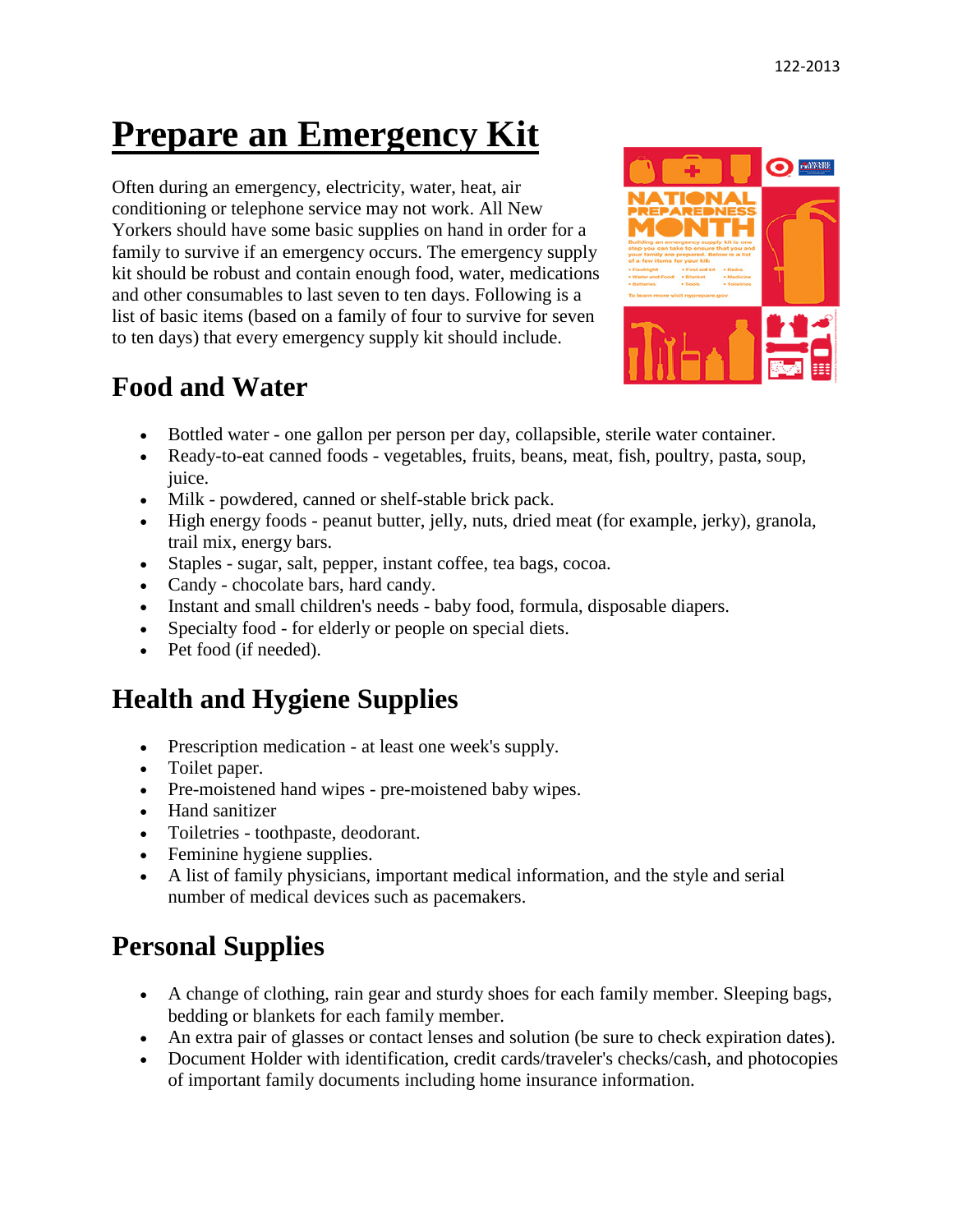### **Household Supplies and Equipment**

• One gallon liquid chlorine bleach.



- Battery-powered radio or TV.
- Flashlights one for each room of the house.
- Lantern LED
- Glow sticks
- Extra fresh batteries for radio, TV, lantern and flashlights.
- Whistle
- Gasoline (if you plan to use a generator outdoors).
- Propane fuel (if you plan to use a grill or camp stove outdoors).
- Charcoal (if you plan to use a barbecue grill outdoors).
- Disposable tableware, including paper towels and napkins.
- Manual can opener.
- Plastic bags zip sealing, garbage.
- Fire extinguisher (small canister A-B-C type).
- Food thermometer able to measure temperature from 0 to 220 degrees Fahrenheit.

#### **Tools**

- Rope (for rescue, tow, tying down property)
- Shovel
- Hammer and nails
- Multi-Tool with pliers
- 4 in 1 Emergency Tool (with gas and water shut off)
- Reflective Vests
- Work gloves
- Eye Goggles
- Utility Tape
- Electrical tape
- Clean-up supplies
- Broom
- Buckets (5 gal min, with lids)
- N-95 particulate masks
- Disinfecting spray
- Mop
- Paper towels
- Rags (to clean with)